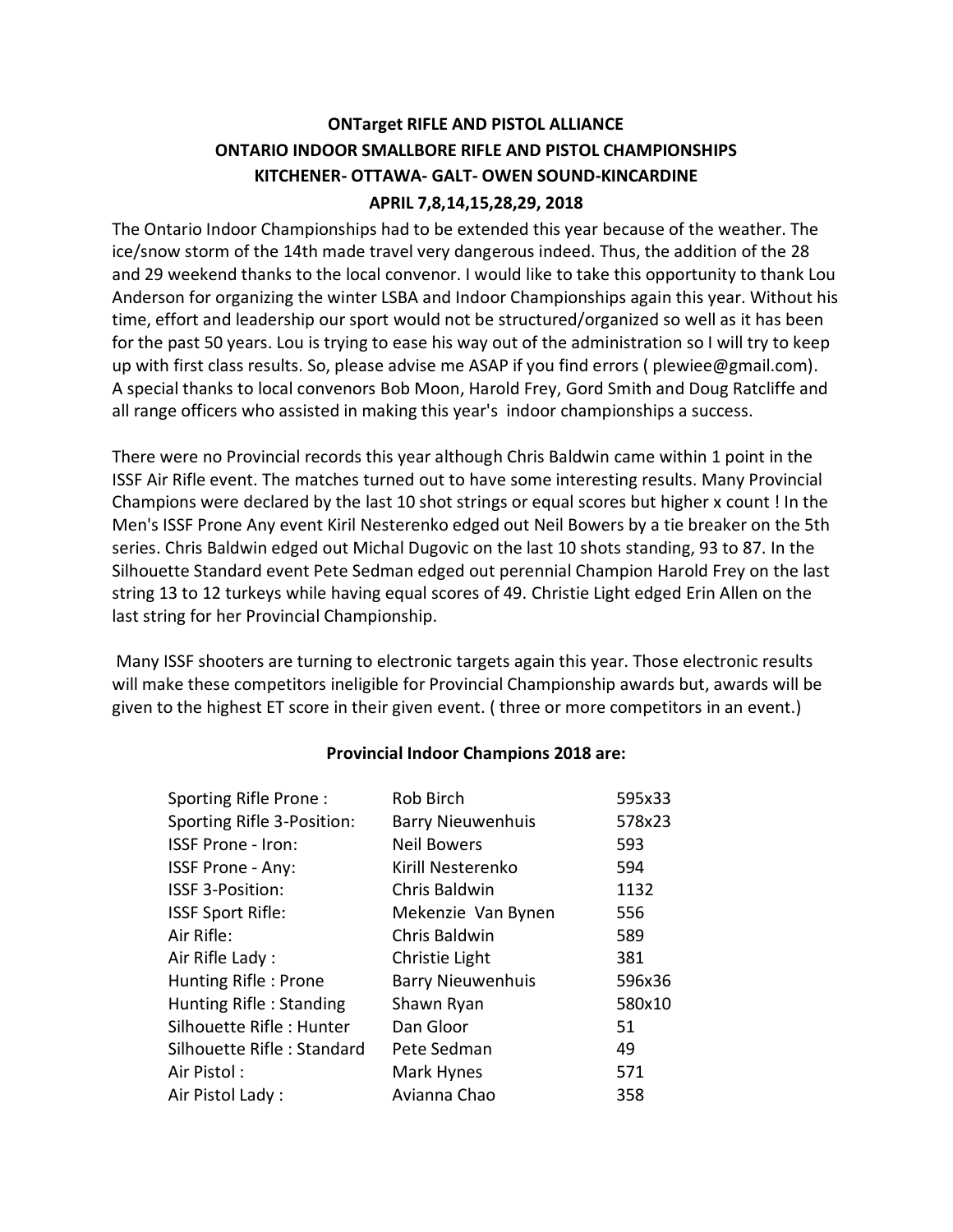Congratulations to all winners ! All champion plaques and other awards will be mailed soon. If there are any errors or omissions please email me at : plewiee@gmail.com

Canadian Airgun Grand Prix: This event was run April 21 22 and 23rd this year. A large turnout this year from more than 5 countries. The finals provided exciting finishes in most cases. Some finals came down to the last shot ! Congratulations to all competitors who took part and many thanks go out to Brett Nattrass and his committee for running an international event of this magnitude.

Tournament of Juniors: This event is scheduled for May 26th at the East Elgin Sportsman Association club. The notice is included at the bottom of this page.

National Matches: This event will be held for rifle and pistol at the TTS Cookstown range June 30 to July 11th. Details will be available on the Shooting Federation of Canada ( SFC) website.

Outdoor Rifle Championships: Due to the National Championships dates this year the Ontario Rifle Championships will be held at the end of the season. Tentative dates are Sept 29,30. This event will be held at TTS Cookstown.

Ontario Pistol Championships: The Ontario Outdoor Pistol Championships will be held at TTS Cookstown on Sept 1, 2

Lou Anderson will be emailing these results as far as possible. Individuals who do not have email access will receive a Canada Post copy. If there any problems please let me know; Patrick Vamplew plewiee@gmail.com or mailing 1780 Finkle Drive, Oshawa, Ontario L1K 0R4

#### **OnTarget RIFLE AND PISTOL ALLIANCE- 2018 SHOOTING CALENDAR**

| <b>DATE</b>   | <b>TYPE</b>    | <b>COMPETITION</b>                                                            | <b>WHERE</b>      | <b>CONTACT</b>                                    |
|---------------|----------------|-------------------------------------------------------------------------------|-------------------|---------------------------------------------------|
| May 17 - 21   | MR, AR, AP, HG | High Performance Trials (SFC)                                                 | Cookstown         | entries closed                                    |
| <b>May 26</b> | SR, AR, AP     | <b>Tournament of Juniors</b>                                                  | <b>East Elgin</b> | sdspinney@sympatico.ca<br>steven spinney          |
|               |                | June 30-Jul 11 MR, SR, AR, AP, HG National Rifle and Pistol Champ's Cookstown |                   | <b>SFC website</b>                                |
|               |                |                                                                               |                   | rifle-sdspinney@sympatico.ca                      |
|               |                |                                                                               |                   | pistol - president@ontariotarget.ca<br>shari akow |
| <b>TBA</b>    | HG             | <b>Ontario Outdoor Pistol Champ's</b>                                         | Cookstown         | haynes@targetshooting.ca<br>patrick haynes        |
| <b>TBA</b>    | MR, SR         | <b>Ontario Outdoor Rifle Champ's</b>                                          | Cookstown         | plewiee@gmail.com<br>pat vamplew                  |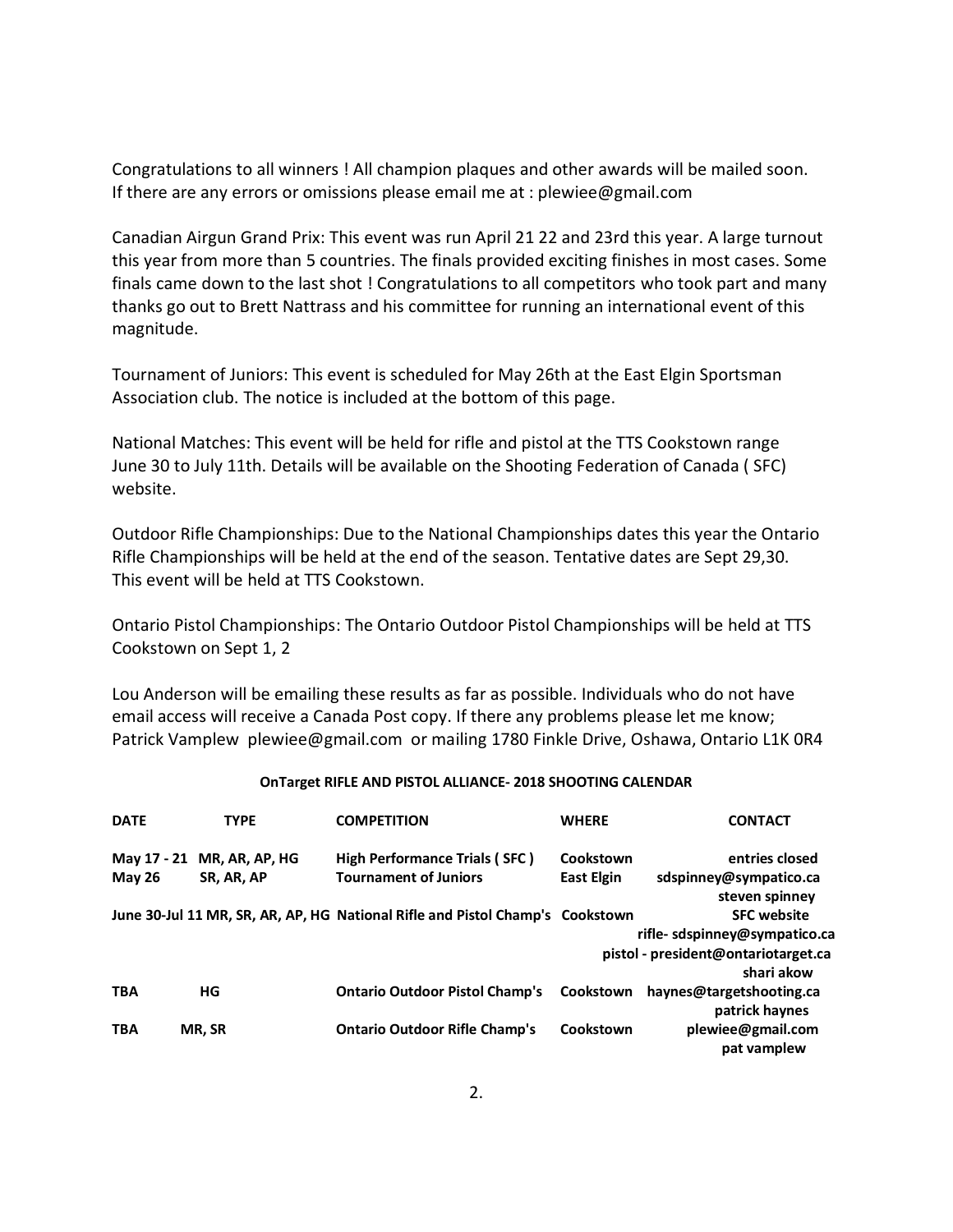## 2018 Ontario Indoor Championships Results

|                          | Sporting Rifle Prone |                                  |       |                             |       |       |               |            |                    |  |  |
|--------------------------|----------------------|----------------------------------|-------|-----------------------------|-------|-------|---------------|------------|--------------------|--|--|
|                          |                      | Match Record - Open: Karen White |       |                             |       |       | 600x55 (2005) |            |                    |  |  |
|                          |                      | 591x27 (2010)                    |       |                             |       |       |               |            |                    |  |  |
|                          |                      |                                  |       | - Int'l Jr : Marian Patrick |       |       | 600x51 (2015) |            |                    |  |  |
| Name                     | <b>CLS</b>           | #1                               | #2    | #3                          | #4    | #5    | #6            | Total      |                    |  |  |
| Phil Gray                | MA                   | 99x6                             | 99x4  | 99x5                        | 98x5  | 100x7 | 99x5          | 594x32 1st |                    |  |  |
| George Lee               | MA                   | 98x6                             | 99x6  | 98x4                        | 99x4  | 100x8 | 99x3          | 593x31 2nd |                    |  |  |
| <b>Barry Nieuwenhuis</b> | MA                   | 100x4                            | 98x3  | 98x5                        | 99x6  | 100x6 | 97x5          | 592x29     |                    |  |  |
| <b>Thomas Yeung</b>      | MA                   | 98x4                             | 97x5  | 99x4                        | 98x4  | 99x3  | 98x2          | 589x22     |                    |  |  |
| Robert Birch             | EX                   | 99x7                             | 99x6  | 99x5                        | 98x5  | 100x4 | 110x6         |            | 595x33 Prov. Champ |  |  |
| <b>Richard Saucier</b>   | EX                   | 98x4                             | 100x8 | 98x4                        | 99x7  | 99x5  | 99x5          | 593x33 1st |                    |  |  |
| A. Belanger-McGuire      | TE                   | 98x2                             | 100x5 | 100x6                       | 99x4  | 99x6  | 97x5          | 593x28 2nd |                    |  |  |
| <b>Brian Wheatley</b>    | TE                   | 98x8                             | 99x4  | 98x5                        | 100x8 | 99x4  | 98x3          | 592x32 3rd |                    |  |  |
| Sufei Xu                 | EX                   | 98x6                             | 99x1  | 97x5                        | 100x5 | 98x2  | 99x4          | 591x23     |                    |  |  |
| Weicong Zhong            | TE                   | 96x4                             | 99x6  | 99x5                        | 97x6  | 99x5  | 100x5         | 590x31     |                    |  |  |
| Aravind Kesiraju         | TE                   | 98x2                             | 98x3  | 99x4                        | 100x5 | 97x3  | 97x5          | 589x22     |                    |  |  |
| Thomas Pyle              | EX                   | 98x5                             | 98x6  | 97x4                        | 97x4  | 98x5  | 100x6         | 588x30     |                    |  |  |
| <b>Tim Nason</b>         | TE                   | 97x3                             | 97x6  | 98x5                        | 99x4  | 98x6  | 99x5          | 588x29     |                    |  |  |
| George Sawicki           | EX                   | 99x7                             | 98x4  | 99x5                        | 97x5  | 95x4  | 98x6          | 586x31     |                    |  |  |
| <b>Bob Sutton</b>        | TE                   | 99x2                             | 95x4  | 95x3                        | 93x2  | 97x5  | 99x5          | 578x21     |                    |  |  |
| Danielle Belanger        | TE                   | 97x3                             | 93x2  | 98x3                        | 93x2  | 97x5  | 95x3          | 573x18     |                    |  |  |
| Jonathan Irwin           | TE                   | 96x2                             | 94x4  | 95x2                        | 96x1  | 94x2  | 97x3          | 572x14     |                    |  |  |
| Kim Campbell             | TE                   | 89x3                             | 85x2  | 80x1                        | 79x0  | 63x0  | 77x0          | 473x6      |                    |  |  |
| John Stewart             | SS                   | 97x3                             | 97x4  | 95x3                        | 91x2  | 98x3  | 92x1          | 570x16 1st |                    |  |  |
| Dennis Pyle              | SS                   | 91x2                             | 92x2  | 88x0                        | 93x1  | 90x2  | 89x0          | 543x7      |                    |  |  |
| <b>Weicong Zhong</b>     | IJ                   | 96x4                             | 99x6  | 99x5                        | 97x6  | 99x5  | 100x5         | 590x31 1st |                    |  |  |
| Liam Smith               | IJ                   | 96x1                             | 95x2  | 98x1                        | 99x4  | 96x3  | 100x4         | 584x15 2nd |                    |  |  |
| Aiobheann Birch          | IJ                   | 87x0                             | 95x3  | 93x1                        | 92x2  | 95x5  | 88x3          | 550x14 3d  |                    |  |  |
| Ryan Agius               | IJ                   | 93x1                             | 89x0  | 89x0                        | 92x2  | 95x3  | 91x3          | 549x9      |                    |  |  |
| <b>Riley Hill</b>        | IJ                   | 88x0                             | 88x0  | 92x2                        | 89x0  | 96x2  | 92x2          | 545x6      |                    |  |  |
| A. Belanger-McGuire      | JR                   | 98x2                             | 100x5 | 100x6                       | 99x4  | 99x6  | 97x5          | 593x28 1st |                    |  |  |
| Dylan Bryne              | JR                   | 98x4                             | 95x1  | 92x2                        | 94x3  | 98x5  | 98x3          | 575x18     |                    |  |  |
| Calvin Birch             | JR                   | 94x2                             | 98x4  | 96x3                        | 93x2  | 96x3  | 97x3          | 574x17     |                    |  |  |
| Phil Gray                | VT                   | 99x6                             | 99x4  | 99x5                        | 98x5  | 100x7 | 99x5          | 594x32 1st |                    |  |  |
| <b>Richard Saucier</b>   | VT                   | 98x4                             | 100x8 | 98x4                        | 99x7  | 99x5  | 99x5          | 593x33 2nd |                    |  |  |
| George Lee               | VT                   | 98x6                             | 99x6  | 98x4                        | 99x4  | 100x8 | 99x3          | 593x31 3rd |                    |  |  |
| <b>Barry Nieuwenhuis</b> | VT                   | 100x4                            | 98x3  | 98x5                        | 99x6  | 100x6 | 97x5          | 592x29     |                    |  |  |
| Thomas Yeung             | VT                   | 98x4                             | 97x5  | 99x5                        | 98x4  | 99x3  | 98x2          | 589x22     |                    |  |  |
| <b>Tim Nason</b>         | VT                   | 97x3                             | 97x6  | 98x5                        | 99x4  | 98x6  | 99x5          | 588x29     |                    |  |  |
| George Sawicki           | VT                   | 99x7                             | 98x4  | 99x5                        | 97x5  | 95x4  | 98x6          | 586x31     |                    |  |  |
| John Stewart             | VT                   | 97x3                             | 97x4  | 95x3                        | 91x2  | 98x3  | 92x1          | 570x16     |                    |  |  |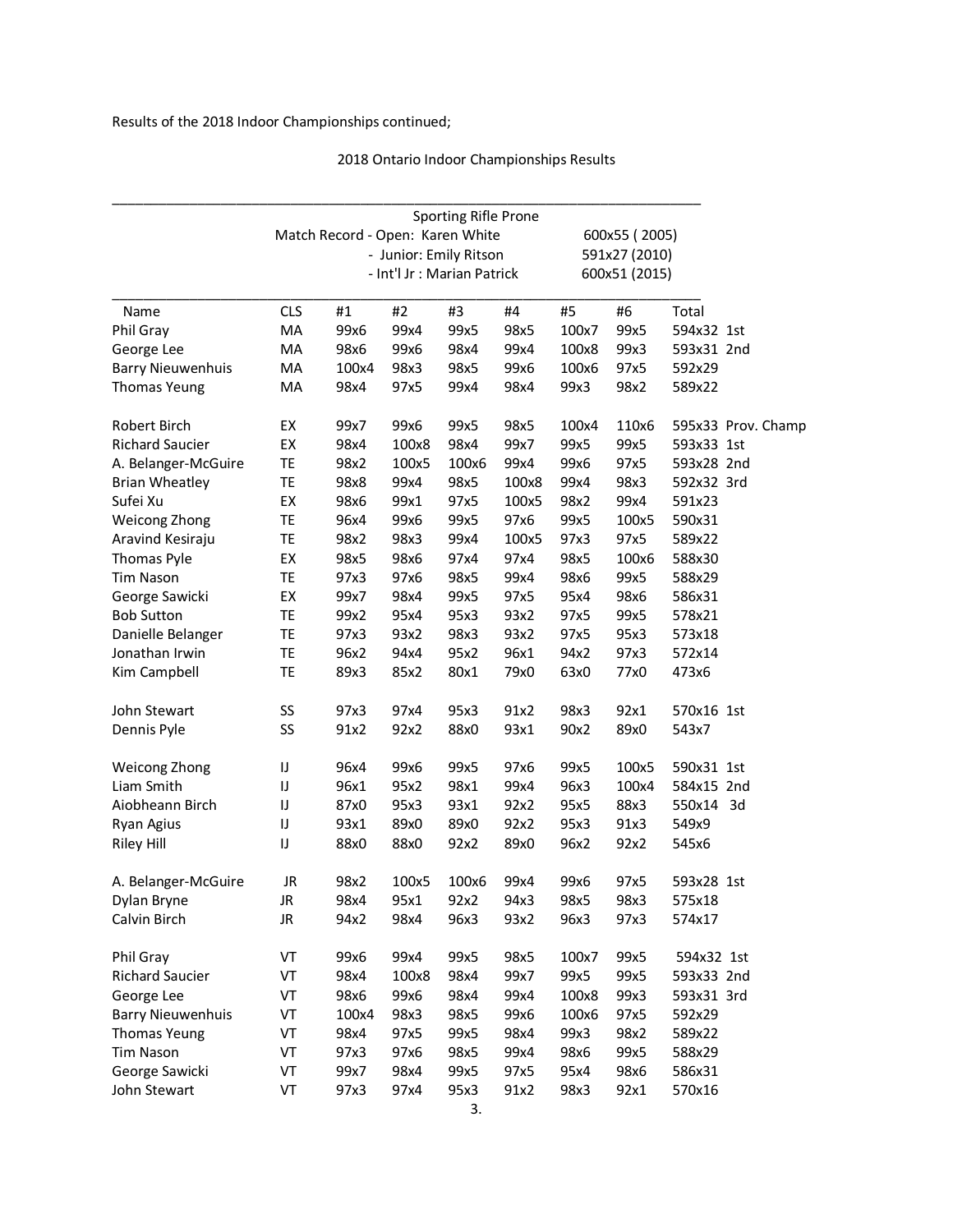|            |                                               |       |       |                                                                                          | 597x31 (2004) |                           |        |                                                                                                                                     |
|------------|-----------------------------------------------|-------|-------|------------------------------------------------------------------------------------------|---------------|---------------------------|--------|-------------------------------------------------------------------------------------------------------------------------------------|
|            |                                               |       |       |                                                                                          |               |                           |        |                                                                                                                                     |
|            |                                               |       |       |                                                                                          |               |                           |        |                                                                                                                                     |
| <b>CLS</b> | Prone                                         |       | Stand |                                                                                          | Kneel         |                           | Total  |                                                                                                                                     |
| MA         | 100x5                                         | 100x4 | 90x1  | 92x2                                                                                     | 98x7          | 98x4                      |        | 578x23 Prov Champ                                                                                                                   |
| МA         | 97x3                                          | 99x6  | 90x0  | 94x2                                                                                     | 97x2          | 94x2                      |        |                                                                                                                                     |
| TE         | 99x5                                          | 97x4  | 94x6  | 96x2                                                                                     | 96x6          | 95x3                      |        |                                                                                                                                     |
| TE         | 100x6                                         | 96x1  | 93x1  | 94x2                                                                                     | 96x5          | 96x3                      |        |                                                                                                                                     |
| ТE         | 97x4                                          | 99x3  | 92x1  | 96x1                                                                                     | 95x3          | 94x2                      | 573x14 |                                                                                                                                     |
| MM         | 98x4                                          | 100x7 | 91x2  | 92x1                                                                                     | 95x1          | 89x1                      |        |                                                                                                                                     |
| IJ         | 99x5                                          | 97x4  | 94x6  | 96x2                                                                                     | 96x6          | 95x3                      |        |                                                                                                                                     |
| IJ         | 100x6                                         | 96x1  | 93x1  | 94x2                                                                                     | 96x5          | 96x3                      | 575x18 |                                                                                                                                     |
| VT         | 100x5                                         | 100x4 | 90x1  | 92x2                                                                                     | 98x7          | 98x4                      |        |                                                                                                                                     |
| VT         | 97x3                                          | 99x6  | 90x0  | 94x2                                                                                     | 97x2          | 94x2                      |        |                                                                                                                                     |
| VT         | 98x4                                          | 100x7 | 91x2  | 92x1                                                                                     | 95x1          | 89x1                      | 565x16 |                                                                                                                                     |
|            | <b>Barry Nieuwenhuis</b><br>Barry Nieuwenhuis |       |       | Match Record - Open: Mike Hockings<br>- Junior: Chris Baldwin<br>- Int Jr: Chris Baldwin |               | Sporting Rifle 3 Position |        | 576x24 (2008)<br>594x22<br>(2010)<br>571x15 1st<br>577x24 1st<br>575x18 2nd<br>565x16 1st<br>577x24 1st<br>578x23 1st<br>571x15 2nd |

|                       |                                |       |    | <b>ISSF 3 Position</b>  |                            |    |          |          |                          |
|-----------------------|--------------------------------|-------|----|-------------------------|----------------------------|----|----------|----------|--------------------------|
|                       | Match Record - Open: Greg Sych |       |    | - Junior: Chris Baldwin | 1181 (2012)<br>1141 (2013) |    |          |          |                          |
| Name                  | <b>CLS</b>                     | Kneel |    | Prone                   |                            |    | Standing |          |                          |
| Cindy Luk             | <b>FHO</b>                     | 98    | 99 | 100                     | 97                         | 96 | 90       |          |                          |
|                       |                                | 98    | 92 | 97                      | 99                         | 96 | 91       | 1153 1st |                          |
| <b>Sharon Bowes</b>   | <b>FHO</b>                     | 89    | 94 | 95                      | 98                         | 91 | 94       |          |                          |
|                       |                                | 96    | 93 | 99                      | 99                         | 93 | 92       | 1133     |                          |
| Shannon Westlake      | <b>FHO</b>                     | 92    | 93 | 99                      | 99                         | 89 | 95       |          |                          |
|                       |                                | 94    | 95 | 100                     | 98                         | 89 | 90       | 1133     |                          |
| Chris Baldwin         | <b>MA</b>                      | 92    | 94 | 96                      | 99                         | 95 | 90       |          |                          |
|                       |                                | 92    | 94 | 98                      | 97                         | 92 | 93       |          | 1132 *Prov Champ         |
| <b>Michal Dugovic</b> | MA                             | 94    | 97 | 98                      | 97                         | 89 | 88       |          |                          |
|                       |                                | 94    | 96 | 98                      | 99                         | 95 | 87       |          | 1132 * 1st               |
| Brenda Crawford       | EX                             | 88    | 91 | 96                      | 96                         | 89 | 82       |          |                          |
|                       |                                | 97    | 86 | 98                      | 98                         | 89 | 88       | 1098 1st |                          |
| Mekenzie Van Bynen    | IJ                             | 94    | 95 | 98                      | 95                         | 86 | 88       |          |                          |
|                       |                                | 89    | 92 | 95                      | 99                         | 82 | 87       | 1100 1st |                          |
| Dawson Drew           | IJ                             | 81    | 77 | 94                      | 84                         | 70 | 63       |          |                          |
|                       |                                | 82    | 84 | 84                      | 84                         | 61 | 70       | 932      |                          |
|                       |                                |       |    | 4.                      |                            |    |          |          | *tie broken by countback |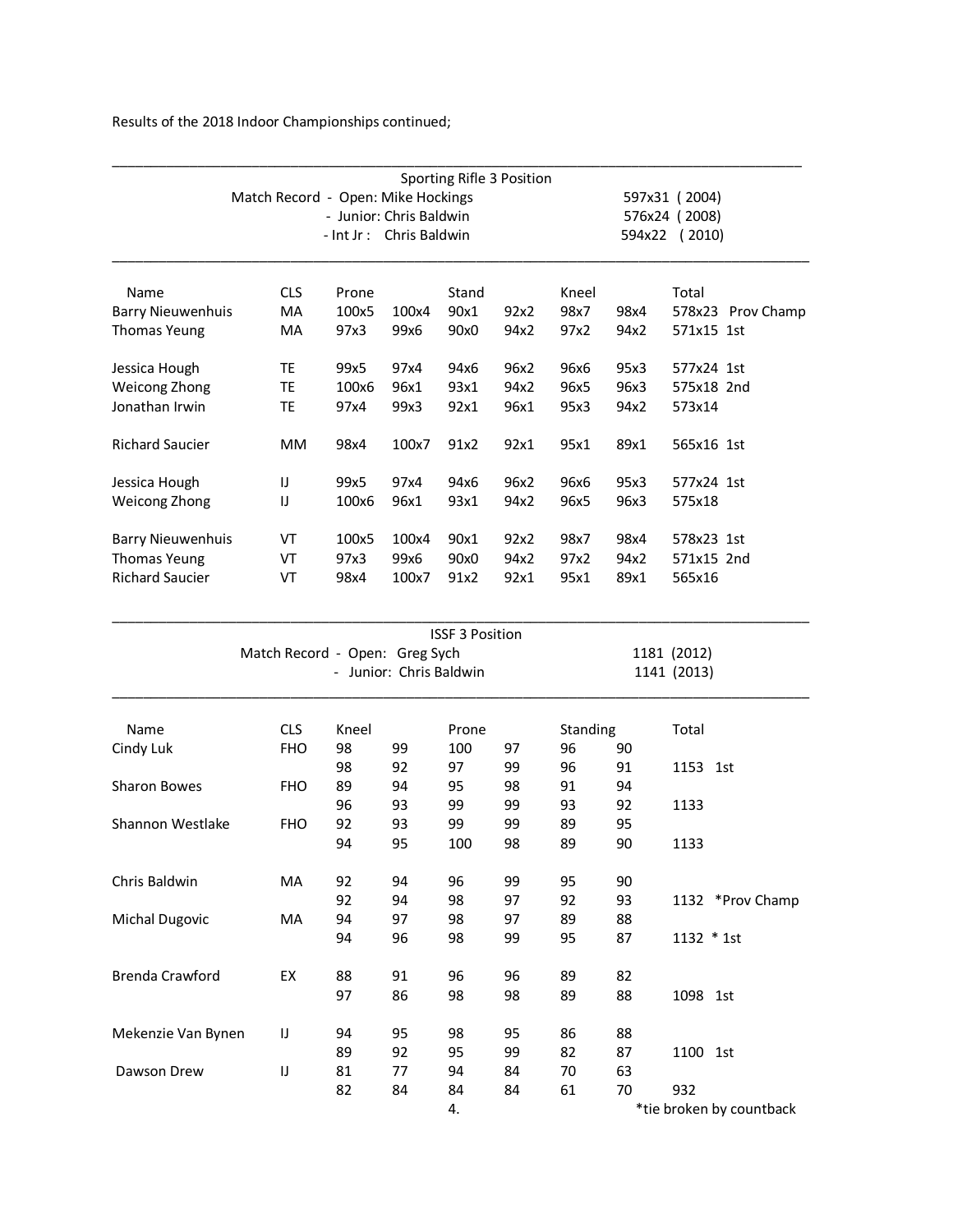|                        | Match Record - Open: Shannon Westlake |       | - Junior: Jessica Hornby | <b>ISSF Sport Rifle</b>         |       |       |                            | 581 (2015)<br>559 (2005) |
|------------------------|---------------------------------------|-------|--------------------------|---------------------------------|-------|-------|----------------------------|--------------------------|
| Name                   | <b>CLS</b>                            | Kneel |                          | Prone                           |       | Stand |                            | Total                    |
| Cindy Luk              | <b>FHO</b>                            | 98    | 99                       | 100                             | 97    | 96    | 90                         | 580 1st                  |
| Shannon Westlake       | <b>FHO</b>                            | 92    | 93                       | 99                              | 99    | 89    | 95                         | 567                      |
| <b>Sharon Bowes</b>    | <b>FHO</b>                            | 89    | 94                       | 95                              | 98    | 91    | 94                         | 561                      |
| Mekenzie Van Bynen     | LD                                    | 94    | 95                       | 98                              | 95    | 86    | 88                         | 556 Prov. Champ          |
| Brenda Crawford        | LD                                    | 88    | 91                       | 96                              | 96    | 89    | 82                         | 542<br>1st               |
| <b>Ashley Butler</b>   | LD                                    | 89    | 84                       | 82                              | 89    | 71    | 69                         | 484                      |
|                        | Match Record - Open: Greg Sych        |       | - Junior: Matt Charlton  | <b>ISSF Prone - Iron Sights</b> |       | 599   | (2001, 2012)<br>591 (1990) |                          |
|                        |                                       |       |                          |                                 |       |       |                            |                          |
| Name                   | <b>CLS</b>                            | #1    | #2                       | #3                              | #4    | #5    | #6                         | Total                    |
| Greg Sych              | <b>FHO</b>                            | 103.8 | 103.8                    | 105.6                           | 104.8 | 105.2 | 104.4                      | 627.6                    |
| <b>Sharon Bowes</b>    | <b>FHO</b>                            | 99.6  | 100.4                    | 99.2                            | 101.0 | 100.3 | 99.0                       | 599.5                    |
| <b>Neil Bowers</b>     | MA                                    | 100   | 97                       | 98                              | 100   | 99    | 99                         | 593 Prov. Champ          |
| Shannon Westlake       | MA                                    | 97    | 98                       | 98                              | 100   | 99    | 100                        | 592<br>1st               |
| Pat Vamplew            | MA                                    | 98    | 98                       | 99                              | 97    | 99    | 99                         | 590 * 2nd                |
| Kirill Nesterenko      | MA                                    | 99    | 97                       | 99                              | 98    | 98    | 99                         | 590 *3rd                 |
| <b>Michal Dugovic</b>  | MA                                    | 98    | 99                       | 96                              | 98    | 99    | 99                         | 589                      |
| Glynn Loftin           | MA                                    | 99    | 99                       | 98                              | 97    | 99    | 96                         | 588                      |
| Mike Wong Shui         | MA                                    | 98    | 100                      | 95                              | 98    | 96    | 97                         | 584                      |
| <b>Paul Deslierres</b> | MA                                    | 99    | 95                       | 98                              | 96    | 99    | 96                         | 583                      |
| Glenn Hewitt           | MA                                    | 95    | 97                       | 99                              | 98    | 97    | 92                         | 578                      |
| <b>Bianca Fung</b>     | EX                                    | 96    | 99                       | 99                              | 99    | 100   | 98                         | 591<br>1st               |
| Rob Birch              | EX                                    | 100   | 96                       | 97                              | 98    | 98    | 98                         | 587<br>2nd               |
| Fazal Mohideen         | EX                                    | 98    | 97                       | 97                              | 97    | 98    | 98                         | 585<br>3rd               |
| Matthew Griffin        | EX                                    | 93    | 96                       | 98                              | 97    | 99    | 100                        | 583                      |
| Peter Westlake         | EX                                    | 96    | 96                       | 95                              | 99    | 98    | 98                         | 582                      |
| <b>Tim Nason</b>       | TE                                    | 94    | 96                       | 94                              | 94    | 96    | 100                        | 574                      |
| Alex Jackson           | TE                                    | 94    | 96                       | 96                              | 96    | 98    | 94                         | 574                      |
| Steve Lyman            | TE                                    | 91    | 93                       | 93                              | 91    | 95    | 93                         | 556                      |
| <b>Trent Campbell</b>  | TE                                    | 97    | 94                       | 91                              | 95    | 92    | 84                         | 553                      |
| Margus Jukkum          | TE                                    | 86    | 89                       | 89                              | 86    | 95    | 91                         | 536                      |
| Weicong Zhong          | <b>TE</b>                             | 95    | 93                       | 86                              | 80    | 88    | 89                         | 531                      |

\_\_\_\_\_\_\_\_\_\_\_\_\_\_\_\_\_\_\_\_\_\_\_\_\_\_\_\_\_\_\_\_\_\_\_\_\_\_\_\_\_\_\_\_\_\_\_\_\_\_\_\_\_\_\_\_\_\_\_\_\_\_\_\_\_\_\_\_\_\_\_\_\_\_\_\_\_\_\_\_\_\_\_\_\_\_\_\_\_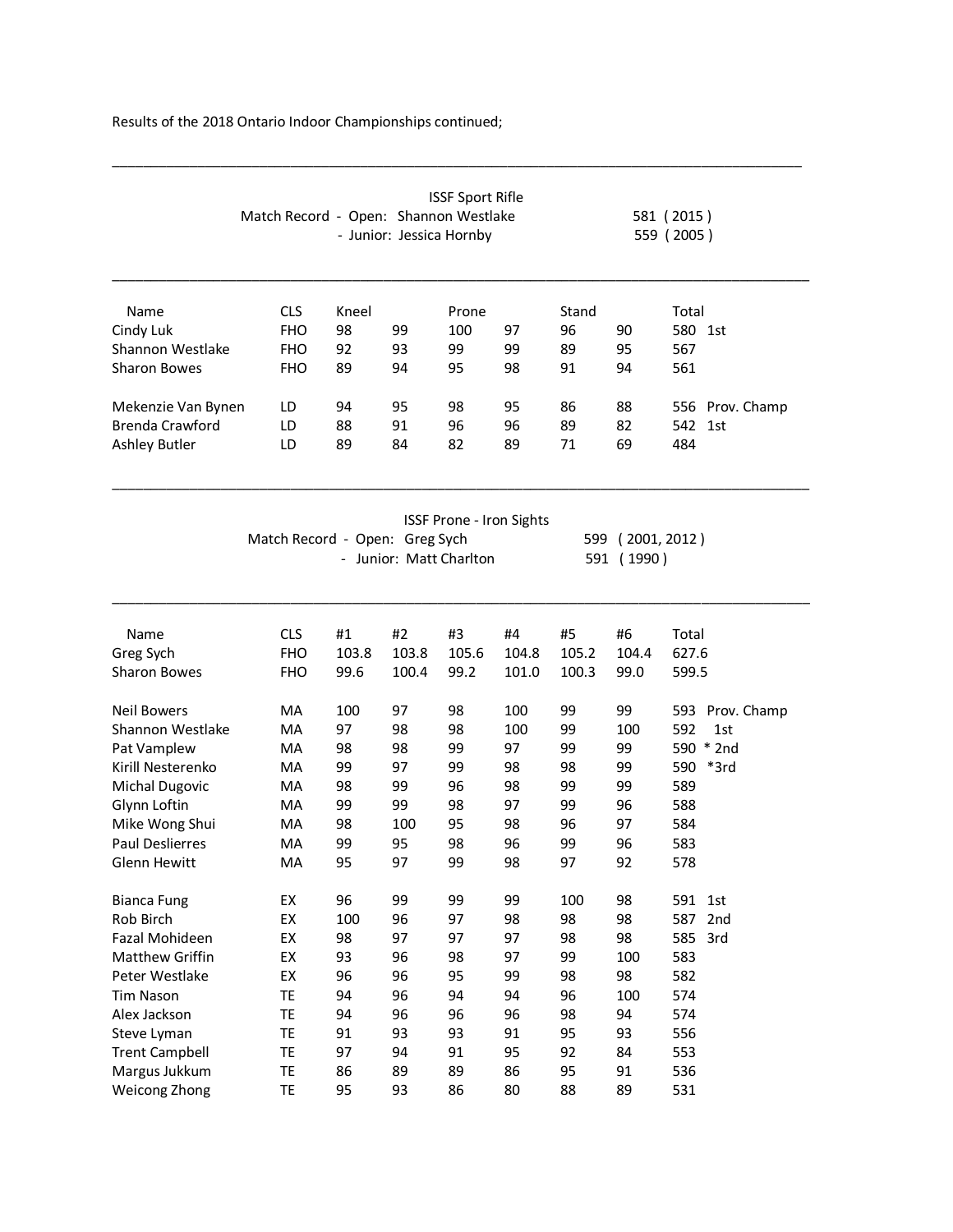ISSF Prone - Iron Sights continued,

| Name                  | <b>CLS</b> | #1 | #2 | #3 | #4 | #5 | #6  | Total                     |  |
|-----------------------|------------|----|----|----|----|----|-----|---------------------------|--|
| Thomas Yeung          | <b>MM</b>  | 92 | 93 | 88 | 89 | 94 | 91  | 547 1st                   |  |
| Nicholas Mohideen     | IJ         | 98 | 95 | 98 | 96 | 94 | 94  | 575<br>1st                |  |
| Andrew Mohideen       | IJ         | 95 | 96 | 96 | 91 | 95 | 93  | 566<br>2nd                |  |
| Darren Huang          | IJ         | 88 | 93 | 90 | 96 | 97 | 89  | 553                       |  |
| Weicong Zhong         | IJ         | 95 | 93 | 86 | 80 | 88 | 89  | 531                       |  |
| <b>Tim Nason</b>      | VT         | 94 | 96 | 94 | 94 | 96 | 100 | 574 *1st                  |  |
| Alex Jackson          | VT         | 94 | 96 | 96 | 96 | 98 | 94  | 574 *2nd                  |  |
| Steve Lyman           | VT         | 91 | 93 | 93 | 91 | 95 | 93  | 3rd<br>556                |  |
| <b>Trent Campbell</b> | VT         | 97 | 94 | 91 | 95 | 92 | 84  | 553                       |  |
| Thomas Yeung          | VT         | 92 | 93 | 88 | 89 | 94 | 91  | 547                       |  |
|                       |            |    |    |    |    |    |     | * tie broken by countback |  |

|                     |                          |    | <b>ISSF Prone - Any Sights</b>   |    | 600 (2016)<br>591 (1995) |     |     |       |                 |  |
|---------------------|--------------------------|----|----------------------------------|----|--------------------------|-----|-----|-------|-----------------|--|
|                     |                          |    | Match Record - Open: Pat Vamplew |    |                          |     |     |       |                 |  |
|                     | - Junior: Michael Carter |    |                                  |    |                          |     |     |       |                 |  |
| Name                | <b>CLS</b>               | #1 | #2                               | #3 | #4                       | #5  | #6  | Total |                 |  |
| Kirill Nesterenko   | MA                       | 99 | 99                               | 99 | 98                       | 99  | 100 | 594   | *Prov Champ     |  |
| <b>Neil Bowers</b>  | MA                       | 99 | 99                               | 99 | 100                      | 97  | 100 | 594   | $*1st$          |  |
| Pat Vamplew         | MA                       | 98 | 97                               | 98 | 100                      | 100 | 99  | 592   | 2 <sub>nd</sub> |  |
| Mike Wong Shui      | МA                       | 98 | 97                               | 99 | 98                       | 98  | 97  | 587   | 3rd             |  |
| <b>Glenn Hewitt</b> | МA                       | 97 | 99                               | 98 | 99                       | 95  | 97  | 585   |                 |  |
| Glynn Loftin        | МA                       | 96 | 97                               | 98 | 99                       | 98  | 96  | 584   |                 |  |
| <b>Bianca Fung</b>  | EX                       | 98 | 97                               | 99 | 97                       | 100 | 98  | 589   | 1st             |  |
| Fazal Mohideen      | EX                       | 98 | 95                               | 99 | 99                       | 98  | 99  | 588   | 2 <sub>nd</sub> |  |
| Rob Birch           | Ex                       | 98 | 94                               | 97 | 98                       | 95  | 98  | 580   |                 |  |
| Alex Jackson        | EX                       | 98 | 97                               | 93 | 95                       | 98  | 97  | 578   |                 |  |
| George Lee          | SS                       | 95 | 92                               | 92 | 94                       | 97  | 92  |       | 562 1st         |  |
| George Lee          | VT                       | 95 | 92                               | 92 | 94                       | 97  | 92  |       | 562 1st         |  |

\*tie broken by countback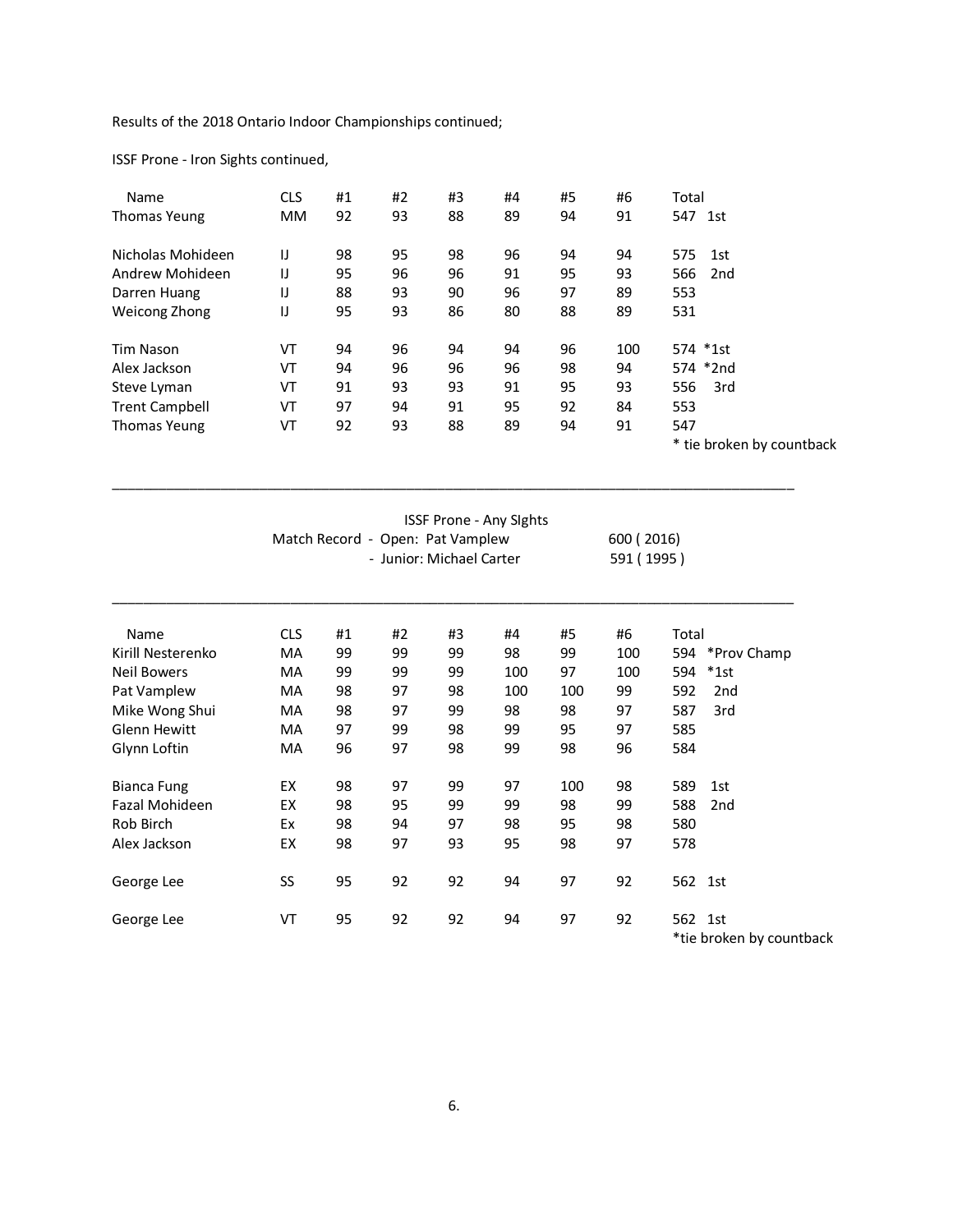|                        |                                   |    |                        | <b>ISSF Air Rifle</b> |    |    |    |                  |            |
|------------------------|-----------------------------------|----|------------------------|-----------------------|----|----|----|------------------|------------|
|                        | Match Record - Open: Sharon Bowes |    |                        |                       |    |    |    | 590 (2001, 2003) |            |
|                        |                                   |    | Junior: Kaitlyn Harvey | 583 (2008)            |    |    |    |                  |            |
|                        |                                   |    |                        |                       |    |    |    |                  |            |
| Name                   | <b>CLS</b>                        | #1 | #2                     | #3                    | #4 | #5 | #6 | Total            |            |
| <b>Sharon Bowes</b>    | <b>FHO</b>                        | 98 | 98                     | 99                    | 99 | 97 | 97 | 588 1st          |            |
| Shannon Westlake       | <b>FHO</b>                        | 95 | 96                     | 98                    | 96 | 97 | 97 | 579              |            |
| Cindy Luk              | <b>FHO</b>                        | 97 | 94                     | 95                    | 97 | 98 | 96 | 577              |            |
| Chris Baldwin          | MA                                | 98 | 100                    | 98                    | 98 | 97 | 98 | 589              | Prov Champ |
| <b>Michal Dugovic</b>  | MA                                | 96 | 92                     | 94                    | 97 | 96 | 94 | 569              | 1st        |
| Luc Lacasse            | MA                                | 93 | 95                     | 90                    | 95 | 94 | 93 | 560              |            |
| Christie Light         | EX                                | 94 | 97                     | 94                    | 96 | 99 | 92 | 572              | 1st        |
| Eric Allen             | EX                                | 94 | 97                     | 97                    | 93 | 98 | 92 | 571              | 2nd        |
| Jessica Hough          | TE                                | 93 | 94                     | 92                    | 91 | 91 | 96 | 557              | 3rd        |
| Alex Jackson           | TE                                | 85 | 88                     | 89                    | 91 | 91 | 91 | 535              |            |
| Rob Birch              | TE <sup>'</sup>                   | 90 | 82                     | 79                    | 87 | 86 | 87 | 511              |            |
| Jonathan Irwin         | TE                                | 83 | 75                     | 84                    | 90 | 86 | 91 | 509              |            |
| Sufei Xu               | TE                                | 56 | 78                     | 74                    | 81 | 73 | 70 | 432              |            |
| Margus Jukkum          | SS                                | 86 | 81                     | 84                    | 85 | 85 | 81 | 502 1st          |            |
| <b>Richard Saucier</b> | SS                                | 77 | 79                     | 91                    | 82 | 82 | 83 | 494              |            |
| Erin Allen             | IJ                                | 94 | 97                     | 97                    | 93 | 98 | 92 | 571              | 1st        |
| Ashley Butler          | IJ                                | 90 | 96                     | 97                    | 95 | 95 | 95 | 568              | 2nd        |
| Mekenzie Van Bynen     | IJ                                | 91 | 95                     | 96                    | 90 | 94 | 95 |                  | 561 3rd    |
| Jessica Hough          | IJ                                | 93 | 94                     | 92                    | 91 | 91 | 96 | 557              |            |
| Aoibheann Birch        | IJ                                | 90 | 78                     | 82                    | 86 | 84 | 83 | 503              |            |
| Dawson Drew            | IJ                                | 83 | 81                     | 77                    | 86 | 85 | 78 | 490              |            |
| Calvin Birch           | Jr                                | 51 | 37                     | 41                    | 45 | 59 | 40 | 273              | 1st        |
| Alex Jackson           | VT                                | 85 | 88                     | 89                    | 91 | 91 | 91 | 535              | 1st        |
| <b>Richard Saucier</b> | VT                                | 77 | 79                     | 91                    | 82 | 82 | 83 | 494              |            |

\_\_\_\_\_\_\_\_\_\_\_\_\_\_\_\_\_\_\_\_\_\_\_\_\_\_\_\_\_\_\_\_\_\_\_\_\_\_\_\_\_\_\_\_\_\_\_\_\_\_\_\_\_\_\_\_\_\_\_\_\_\_\_\_\_\_\_\_\_\_\_\_\_\_\_\_\_\_\_\_\_\_\_\_\_\_\_\_

Results of the 2018 Ontario Indoor Championships continued;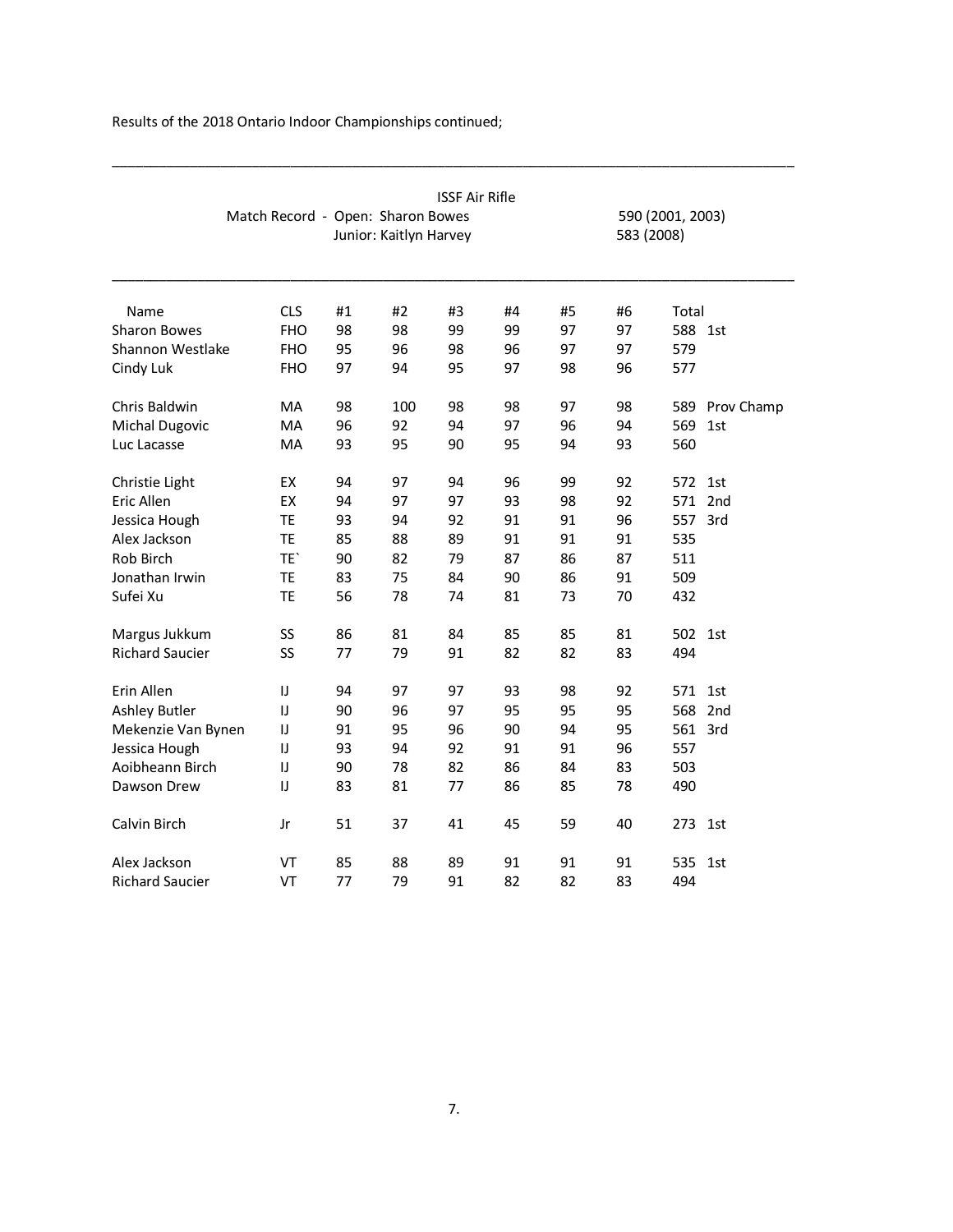|                     |                                  |                                    |                 |                          | <b>ISSF Ladies Air Rifle</b> |                           |
|---------------------|----------------------------------|------------------------------------|-----------------|--------------------------|------------------------------|---------------------------|
|                     |                                  | Match Record - Lady : Sharon Bowes |                 |                          | 396 (2003)                   |                           |
|                     |                                  |                                    |                 | - Junior: Kaitlyn Harvey | 391 (2008)                   |                           |
| Name                | <b>CLS</b>                       | #1                                 | #2              | #3                       | #4                           | Total                     |
| <b>Sharon Bowes</b> | <b>FHO</b>                       | 98                                 | 98              | 99                       | 99                           | 394 1st                   |
| Shannon Westlake    | <b>FHO</b>                       | 95                                 | 96              | 98                       | 96                           | 385                       |
| Cindy Luk           | <b>FHO</b>                       | 97                                 | 94              | 95                       | 97                           | 383                       |
| Christie Light      | LD                               | 94                                 | 97              | 94                       | 96                           | 381 * Prov Champ          |
| Erin Allen          | LD                               | 94                                 | 97              | 97                       | 93                           | 381 *1st                  |
| Ashley Butler       | LD                               | 90                                 | 96              | 97                       | 95                           | 378<br>2 <sub>nd</sub>    |
| Mekenzie Van Bynen  | LD                               | 91                                 | 95              | 96                       | 90                           | 372                       |
| Jessica Hough       | LD                               | 93                                 | 94              | 92                       | 91                           | 370                       |
| Aoibheann Birch     | LD                               | 90                                 | 78              | 82                       | 86                           | 336                       |
| Sufei Xu            | LD                               | 56                                 | 78              | 74                       | 81                           | 289                       |
|                     |                                  |                                    |                 |                          |                              | * tie broken by countback |
|                     | Match Record - Open: Pete Sedman |                                    |                 |                          | Silhouette - Hunter Class    | 57 (2012)                 |
| Name                | <b>CLS</b>                       | Total                              |                 |                          |                              |                           |
| Dan Gloor           | М                                | 51                                 |                 | Provincial Champ         |                              |                           |
| Shawn Ryan          | M                                | 50                                 | 1st             |                          |                              |                           |
| Pete Sedman         | М                                | 48                                 | 2 <sub>nd</sub> |                          |                              |                           |
| <b>Brad Maxwell</b> | М                                | 47                                 |                 |                          |                              |                           |
| Harold Frey         | М                                | 44                                 |                 |                          |                              |                           |
| <b>Scott Powers</b> | AAA                              | 47                                 | 1st             |                          |                              |                           |
| Steve Fantegrossi   | AAA                              | 40                                 | 2nd             |                          |                              |                           |
| Phil Brown          | AAA                              | 36                                 |                 |                          |                              |                           |
| Dennis Whetham      | AA                               | 36                                 | 1st             |                          |                              |                           |
| Greg Macedo         | AA                               | 34                                 |                 |                          |                              |                           |
| Dave Bint           | Α                                | 41                                 | 1st             |                          |                              |                           |
| Ron Noble           | Α                                | 30                                 | 2nd             |                          |                              |                           |
| Joe Struys          | A                                | 29                                 |                 |                          |                              |                           |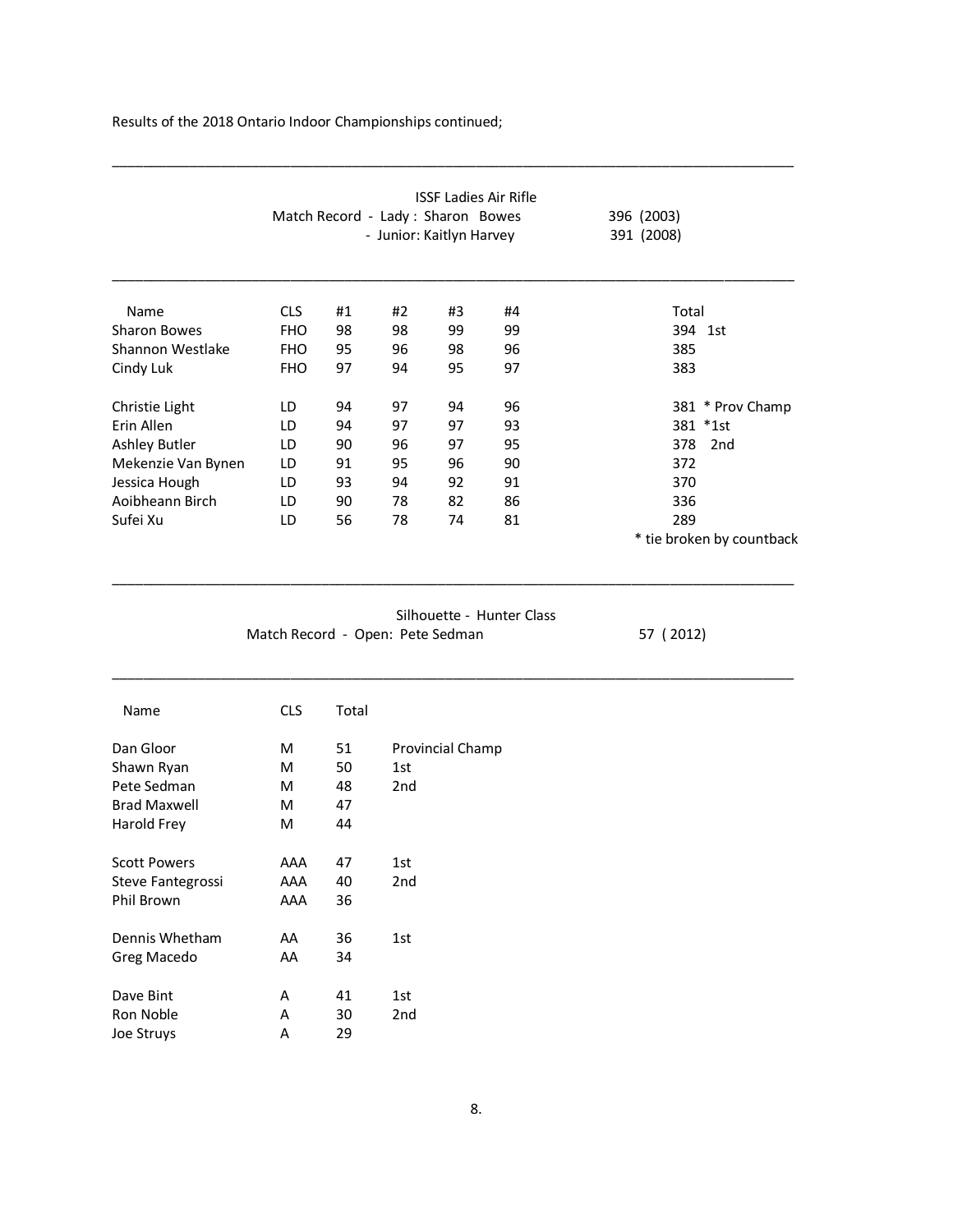|                     | Match Record - Open: Pete Sedman | 57 (2009) |                      |  |
|---------------------|----------------------------------|-----------|----------------------|--|
| Name                | <b>CLS</b>                       | Total     |                      |  |
| Pete Sedman         | M                                | 49        | *Provincial Champion |  |
| Harold Frey         | М                                | 49        | $*1$ st              |  |
| <b>Brad Maxwell</b> | М                                | 48        | 2nd                  |  |
| Shawn Ryan          | М                                | 47        |                      |  |
| Dan Gloor           | M                                | 43        |                      |  |
| <b>Scott Powers</b> | AAA                              | 46        | 1st                  |  |
| Steve Fantegrossi   | AAA                              | 41        |                      |  |
| Dave Bint           | A                                | 33        | 1st                  |  |

\_\_\_\_\_\_\_\_\_\_\_\_\_\_\_\_\_\_\_\_\_\_\_\_\_\_\_\_\_\_\_\_\_\_\_\_\_\_\_\_\_\_\_\_\_\_\_\_\_\_\_\_\_\_\_\_\_\_\_\_\_\_\_\_\_\_\_\_\_\_\_\_\_\_\_\_\_\_\_\_\_\_\_\_\_\_\_\_

\_\_\_\_\_\_\_\_\_\_\_\_\_\_\_\_\_\_\_\_\_\_\_\_\_\_\_\_\_\_\_\_\_\_\_\_\_\_\_\_\_\_\_\_\_\_\_\_\_\_\_\_\_\_\_\_\_\_\_\_\_\_\_\_\_\_\_\_\_\_\_\_\_\_\_\_\_\_\_\_\_\_\_\_\_\_\_\_\_

\* tie broken on reverse count ( turkeys)

|                          |            | Match Record - Open: Don Baldwin | Hunting Rifle Prone<br>- Junior: Christopher Baldwin |        | 600x39 (2011)<br>596x38 (2009) |
|--------------------------|------------|----------------------------------|------------------------------------------------------|--------|--------------------------------|
| Name                     | <b>CLS</b> | #1                               | #2                                                   | #3     | Total                          |
| <b>Barry Nieuwenhuis</b> | EX         | 199x11                           | 198x12                                               | 199x13 | Prov Champ<br>596x36           |
| <b>Thomas Yeung</b>      | EX         | 198x11                           | 197x8                                                | 197x11 | 592x30<br>1st                  |
| Thomas Pyle              | EX         | 195x8                            | 198x8                                                | 199x8  | 592x24<br>2nd                  |
| George Lee               | EX         | 195x8                            | 198x10                                               | 193x5  | 586x23<br>3rd                  |
| Dennis Kenny             | EX         | 192x6                            | 195x9                                                | 197x4  | 584x19                         |
| Phil Gray                | EX         | 196x5                            | 189x4                                                | 197x8  | 582x17                         |
| <b>Stephane Dube</b>     | SS         | 194x10                           | 192x4                                                | 192x7  | 578x21<br>1st                  |
| George Sawicki           | SS         | 191x6                            | 192x10                                               | 193x6  | 576x22<br>2nd                  |
| Adam Fewster             | SS         | 188x6                            | 192x5                                                | 192x8  | 572x19                         |
| Dennis Pyle              | <b>MM</b>  | 186x1                            | 185x4                                                | 189x3  | 560x8 1st                      |
| Erich Kuhn               | <b>MM</b>  | 184x4                            | 182x2                                                | 176x3  | 542x9                          |
| <b>Barry Nieuwenhuis</b> | VT         | 199x11                           | 198x12                                               | 199x13 | 596x36<br>1st                  |
| <b>Thomas Yeung</b>      | VT         | 198x11                           | 197x8                                                | 197x11 | 592x11<br>2 <sub>nd</sub>      |
| George Lee               | VT         | 195x8                            | 198x10                                               | 193x5  | 586x23 3rd                     |
| Phil Gray                | VT         | 196x5                            | 189x4                                                | 197x8  | 582x17                         |
| George Sawicki           | VT         | 191x6                            | 192x10                                               | 193x6  | 576x22                         |
| Erich Kuhn               | VT         | 184x4                            | 182x2                                                | 176x3  | 542x9                          |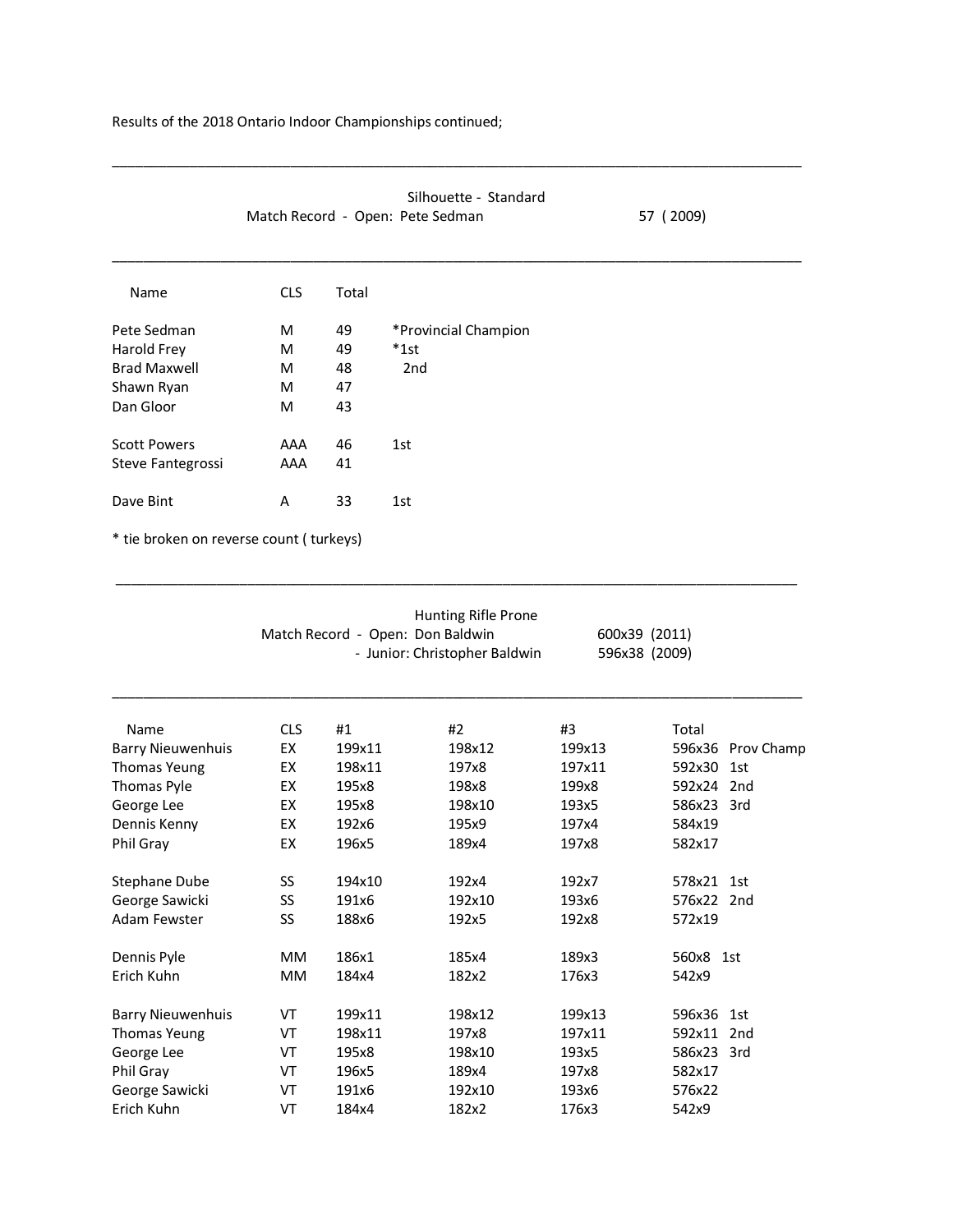|                        | Hunting Rifle Standing<br>Match Record - Open: Shawn Ryan<br>- Junior: Mitch Linthorne                            |       |    |       |    |       | 589x28 (2017)<br>452x26 (2013) |         |                   |  |
|------------------------|-------------------------------------------------------------------------------------------------------------------|-------|----|-------|----|-------|--------------------------------|---------|-------------------|--|
| Name                   | <b>CLS</b>                                                                                                        | #1    |    | #2    |    | #3    |                                | Total   |                   |  |
| Shawn Ryan             | м                                                                                                                 | 194x2 |    | 197x4 |    | 189x4 |                                |         | 580x10 Prov Champ |  |
| <b>Harold Frey</b>     | м                                                                                                                 | 192x6 |    | 193x6 |    | 192x4 |                                | 577x16  | 1st               |  |
| Pete Sedman            | M                                                                                                                 | 186x5 |    | 192x5 |    | 193x6 |                                |         | 571x16 2nd        |  |
| <b>Scott Powers</b>    | м                                                                                                                 | 184x5 |    | 194x7 |    | 191x5 |                                | 569x17  |                   |  |
| Dan Gloor              | м                                                                                                                 | 189x4 |    | 187x6 |    | 187x5 |                                | 563x15  |                   |  |
| Steve Fantigrossi      | EX                                                                                                                | 191x8 |    | 188x7 |    | 191x5 |                                |         | 570x20 1st        |  |
| Ron Noble              | Ex                                                                                                                | 171x3 |    | 177x2 |    | 178x3 |                                | 526x8   |                   |  |
| Joe Struys             | SS                                                                                                                | 180x4 |    | 180x1 |    | 183x4 |                                | 543x9   | 1st               |  |
| <b>Roland Sarunsky</b> | SS                                                                                                                | 178x2 |    | 176x4 |    | 179x2 |                                |         | 533x8 2nd         |  |
| Dave Bint              | SS                                                                                                                | 170x1 |    | 181x1 |    | 176x2 |                                |         | 527x4 3rd         |  |
| Lee Gilray             | SS                                                                                                                | 180x2 |    | 180x1 |    | 167x0 |                                | 527x3   |                   |  |
| Adam Fewster           | SS                                                                                                                | 159x1 |    | 160x0 |    | 158x2 |                                | 477x3   |                   |  |
| Dennis Kenny           | SS                                                                                                                | 156x0 |    | 146x1 |    | 155x3 |                                | 457x4   |                   |  |
| Dick Beresford         | SS                                                                                                                | 129x1 |    | 151x1 |    | 145x2 |                                | 425x4   |                   |  |
| Victor Keam            | SS                                                                                                                | 101x0 |    | 64x0  |    | 64x0  |                                | 229x0   |                   |  |
|                        | <b>ISSF Air Pistol</b><br>Match Record - Open: Yuri Movshovich<br>577 (2008)<br>- Junior: Ryan Ward<br>561 (2009) |       |    |       |    |       |                                |         |                   |  |
| Name                   | <b>CLS</b>                                                                                                        | #1    | #2 | #3    | #4 | #5    | #6                             | Total   |                   |  |
| Mark Hynes             | M                                                                                                                 | 96    | 96 | 96    | 92 | 97    | 94                             |         | 571 Prov Champ    |  |
| Igor Kozic             | м                                                                                                                 | 93    | 90 | 98    | 90 | 97    | 97                             | 565     | 1st               |  |
| <b>Dmitriy Pekach</b>  | м                                                                                                                 | 96    | 92 | 93    | 94 | 91    | 93                             | 559 2nd |                   |  |
| James Sandall          | м                                                                                                                 | 89    | 94 | 94    | 91 | 94    | 93                             | 555 3rd |                   |  |
| Mikhail Oussovitch     | м                                                                                                                 | 86    | 88 | 90    | 85 | 91    | 92                             | 532     |                   |  |
| Avianna Chao           | M                                                                                                                 | 90    | 87 | 93    | 88 | 85    | 85                             | 528     |                   |  |

\_\_\_\_\_\_\_\_\_\_\_\_\_\_\_\_\_\_\_\_\_\_\_\_\_\_\_\_\_\_\_\_\_\_\_\_\_\_\_\_\_\_\_\_\_\_\_\_\_\_\_\_\_\_\_\_\_\_\_\_\_\_\_\_\_\_\_\_\_\_\_\_\_\_\_\_\_\_\_\_\_\_\_\_\_\_